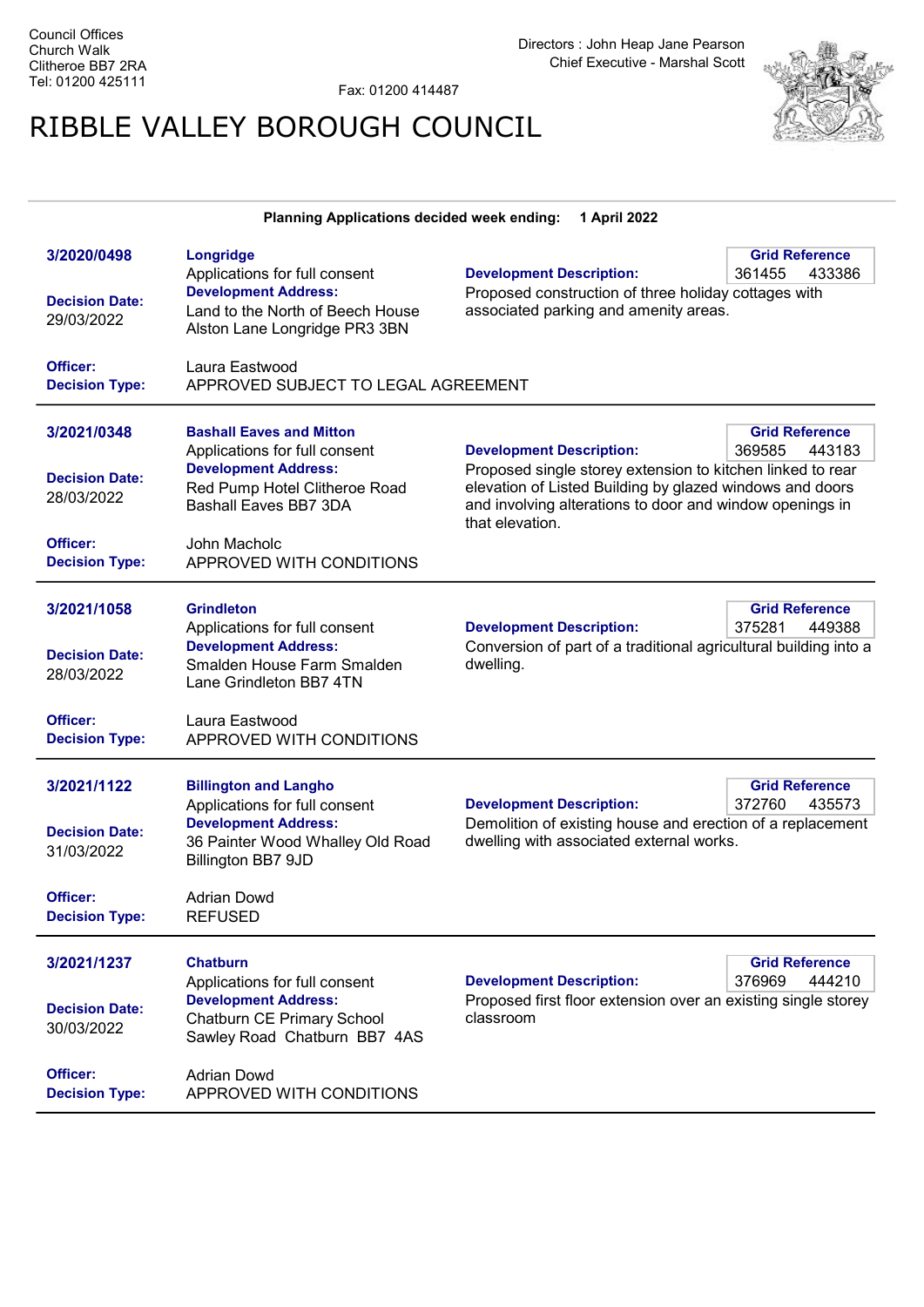| 3/2022/0004<br><b>Decision Date:</b><br>01/04/2022 | <b>Clitheroe</b><br>Applications for full consent<br><b>Development Address:</b><br>112 Pimlico Road Clitheroe BB7                                              | <b>Grid Reference</b><br><b>Development Description:</b><br>374781<br>442895<br>Proposed two storey rear extension and replacement<br>detached garage to the rear of the existing dwelling,                                         |
|----------------------------------------------------|-----------------------------------------------------------------------------------------------------------------------------------------------------------------|-------------------------------------------------------------------------------------------------------------------------------------------------------------------------------------------------------------------------------------|
| Officer:<br><b>Decision Type:</b>                  | 4PT<br><b>Adrian Dowd</b><br><b>REFUSED</b>                                                                                                                     | Resubmission of application 3/2021/1044.                                                                                                                                                                                            |
| 3/2022/0023<br><b>Decision Date:</b><br>30/03/2022 | <b>Longridge</b><br>Applications for full consent<br><b>Development Address:</b><br>53 Lower Lane Longridge PR3 3SQ                                             | <b>Grid Reference</b><br><b>Development Description:</b><br>360920<br>437030<br>Extension to front and side including replacement dormer to<br>rear and dormer in side extension. Insulated rendered<br>cladding to existing walls. |
| Officer:<br><b>Decision Type:</b>                  | Sarah Heppell<br>APPROVED WITH CONDITIONS                                                                                                                       |                                                                                                                                                                                                                                     |
| 3/2022/0088<br><b>Decision Date:</b><br>01/04/2022 | <b>Aighton, Bailey &amp; Chaigley</b><br>Applications for full consent<br><b>Development Address:</b><br>Winckley Hall Farm Whalley Road<br>Hurst Green BB7 9PN | <b>Grid Reference</b><br><b>Development Description:</b><br>370911<br>438398<br>Additional steel framed and concrete panel agricultural<br>building for storage and lambing.                                                        |
| Officer:<br><b>Decision Type:</b>                  | Ben Taylor<br>APPROVED WITH CONDITIONS                                                                                                                          |                                                                                                                                                                                                                                     |
| 3/2022/0093<br><b>Decision Date:</b><br>30/03/2022 | <b>Clitheroe</b><br>Applications for full consent<br><b>Development Address:</b><br>30 Hawthorne Place Clitheroe BB7<br>2HU                                     | <b>Grid Reference</b><br>374322<br><b>Development Description:</b><br>442386<br>Single storey rear extension and garage conversion with<br>rear decking.                                                                            |
| Officer:<br><b>Decision Type:</b>                  | Ben Taylor<br>APPROVED WITH CONDITIONS                                                                                                                          |                                                                                                                                                                                                                                     |
| 3/2022/0100<br><b>Decision Date:</b><br>30/03/2022 | <b>Clayton-le-Dale</b><br>Applications for full consent<br><b>Development Address:</b><br>30 St Peters Close Clayton le Dale<br>BB1 9HH                         | <b>Grid Reference</b><br><b>Development Description:</b><br>367920<br>432742<br>Single storey rear and side extensions.                                                                                                             |
| Officer:<br><b>Decision Type:</b>                  | Ben Taylor<br>APPROVED WITH CONDITIONS                                                                                                                          |                                                                                                                                                                                                                                     |
| 3/2022/0126<br><b>Decision Date:</b><br>30/03/2022 | <b>Whalley</b><br>Applications for full consent<br><b>Development Address:</b><br><b>Brook House Farm Mitton Road</b><br>Whalley BB7 9PF                        | <b>Grid Reference</b><br><b>Development Description:</b><br>372721<br>437913<br>Proposed steel framed manure store and additional bay for<br>the storage of fodder. Concrete Pad.                                                   |
| <b>Officer:</b><br><b>Decision Type:</b>           | Sarah Heppell<br>APPROVED WITH CONDITIONS                                                                                                                       |                                                                                                                                                                                                                                     |